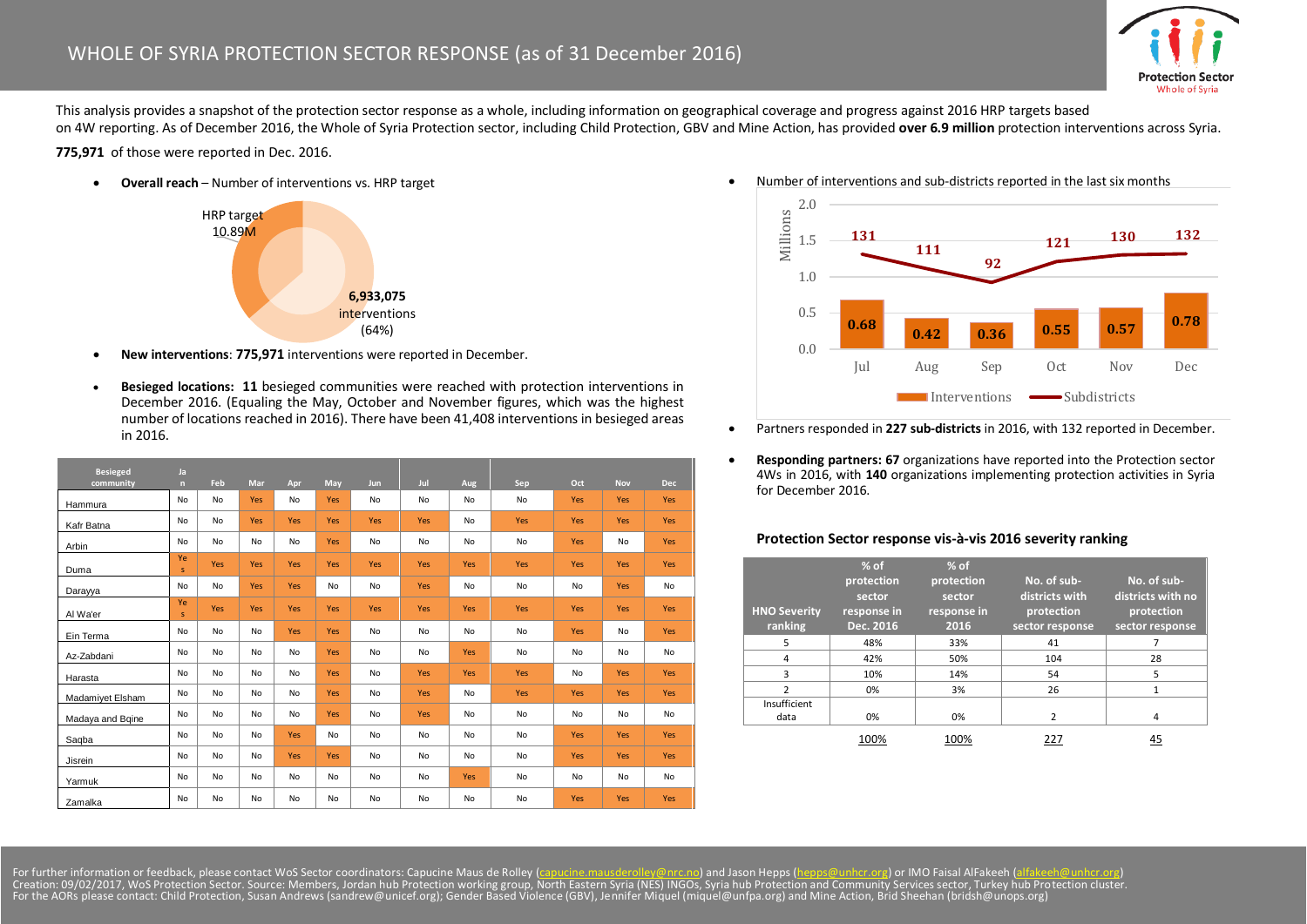**Protection Sector** Whole of Syria

## **Protection Sector coverage (number of interventions) by Governorate**

|  | Total in 2016 |
|--|---------------|
|--|---------------|

|                       |            | <b>Child</b>      |            | <b>Mine</b>   |              |                       |                          | <b>Child</b>      |            | <b>Mine</b>              |              |
|-----------------------|------------|-------------------|------------|---------------|--------------|-----------------------|--------------------------|-------------------|------------|--------------------------|--------------|
| Governorate           | Protection | <b>Protection</b> | <b>GBV</b> | <b>Action</b> | <b>Total</b> | Governorate           | Protection               | <b>Protection</b> | <b>GBV</b> | <b>Action</b>            | <b>Total</b> |
| Aleppo                | 287,843    | 405,778           | 68,168     | 143,939       | 905,728      | Aleppo                | 92,635                   | 78,345            | 16,641     | 49,473                   | 237,094      |
| Al-Hasakeh            | 72,762     | 60,125            | 35,018     | 2,681         | 170,586      | Al-Hasakeh            | 11,638                   | 1,413             | 2,337      | 1,468                    | 16,856       |
| Ar-Raqqa              | 63         |                   | 1,432      |               | 1,495        | Ar-Ragga              | 63                       |                   |            |                          | 63           |
| As-Sweida             | 27,114     | 46,277            | 40,800     | 61,461        | 175,652      | As-Sweida             | 1,051                    | 825               | 4,902      | $\overline{\phantom{0}}$ | 6,778        |
| Damascus              | 392,924    | 137,131           | 108,560    | 263,349       | 901,964      | Damascus              | 38,016                   | 12,104            | 14,511     | 498                      | 65,129       |
| Dar'a                 | 43,548     | 59,092            | 20,157     | 91,296        | 214,093      | Dar'a                 | 8,132                    | 3,510             | 3,443      | $\overline{\phantom{a}}$ | 15,085       |
| Deir-ez-Zor           |            | 925               | 99         | 3             | 1,027        | Deir-ez-Zor           | $\overline{\phantom{0}}$ |                   |            | $\overline{\phantom{a}}$ |              |
| Hama                  | 125,359    | 127,541           | 29,496     | 383,064       | 665,460      | Hama                  | 16,607                   | 10,130            | 3,344      | $\overline{\phantom{a}}$ | 30,081       |
| Homs                  | 333,887    | 328,623           | 103,108    | 293,084       | 1,058,702    | Homs                  | 59,685                   | 61,143            | 15,489     | $\overline{2}$           | 136,319      |
| Idleb                 | 275,279    | 107,018           | 43,777     | 123,262       | 549,336      | Idleb                 | 33,575                   | 21,575            | 6,151      | 8,820                    | 70,121       |
| Lattakia              | 78,467     | 135,574           | 40,283     | 125,254       | 379,578      | Lattakia              | 9,329                    | 11,340            | 8,131      | $\overline{\phantom{a}}$ | 28,800       |
| Quneitra              | 15,878     | 2,299             | 582        | 15,131        | 33,890       | Quneitra              | 9,823                    | 415               | 304        |                          | 10,542       |
| <b>Rural Damascus</b> | 325,581    | 277,315           | 117,359    | 467,808       | 1,188,063    | <b>Rural Damascus</b> | 49,161                   | 39,412            | 15,709     | 13,165                   | 117,447      |
| Tartous               | 310,412    | 167,105           | 57,153     | 152,596       | 687,266      | Tartous               | 32,062                   | 4,574             | 5,020      | $\overline{\phantom{a}}$ | 41,656       |
| Outside Syria         |            |                   |            |               |              | Outside Syria         |                          |                   |            |                          |              |
| (Trainings for        |            |                   |            |               |              | (Trainings for        |                          |                   |            |                          |              |
| partners)             | 40         | 4                 | 173        | 18            | 235          | partners)             |                          |                   |            |                          |              |
| <b>Total</b>          | 2,289,157  | 1,854,807         | 666,165    | 2,122,946     | 6,933,075    | <b>Total</b>          | 361,777                  | 244,786           | 95,982     | 73,426                   | 775,971      |

• In December 2016

For further information or feedback, please contact WoS Sector coordinators: Capucine Maus de Rolley (<u>capucine mausderolley@nrc.no</u>) and Jason Hepps (<u>hepps@unhcr.org</u>) or IMO Faisal AlFakeeh [\(alfakeeh@unhcr.org\)](mailto:alfakeeh@unhcr.org)<br>Creation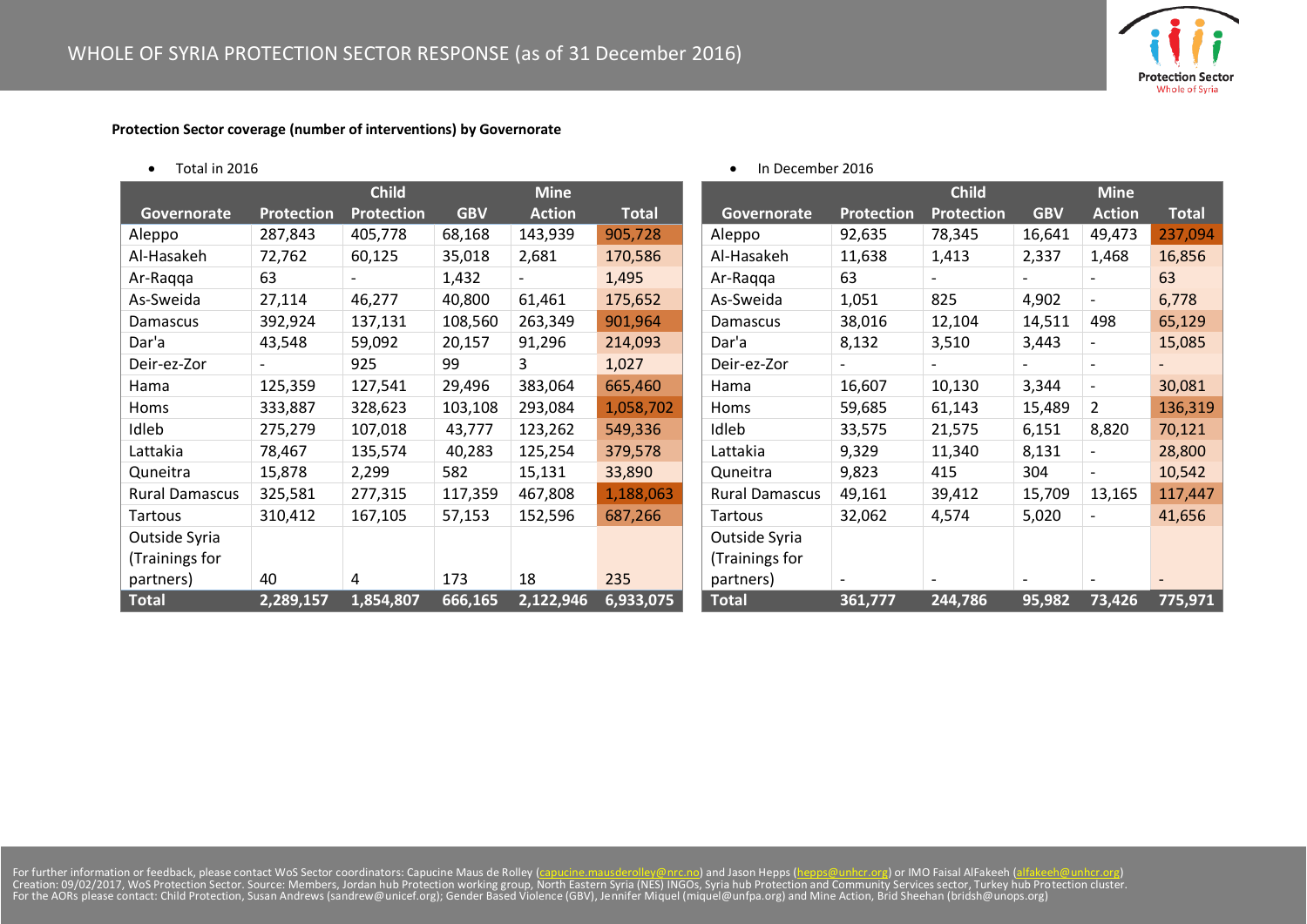

## **Protection Sector Reach by HRP indicator per Governorate**

|                           |                                                                                                                                                                                                                                                 | Governorates |                  |                |               |                 |                |                     |         |         |         |          |          |                   |         |                               |           |
|---------------------------|-------------------------------------------------------------------------------------------------------------------------------------------------------------------------------------------------------------------------------------------------|--------------|------------------|----------------|---------------|-----------------|----------------|---------------------|---------|---------|---------|----------|----------|-------------------|---------|-------------------------------|-----------|
| Area of<br>Responsibility | Indicator                                                                                                                                                                                                                                       | Aleppo       | $Al-$<br>Hasakeh | $Ar-$<br>Ragga | As-<br>Sweida | <b>Damascus</b> | Dar'a          | Deir-<br>ez-<br>Zor | Hama    | Homs    | Idleb   | Lattakia | Quneitra | Rural<br>Damascus | Tartous | Trainings<br>outside<br>Syria | Total     |
| Protection                | Indicator 1.2.1) # of girls, boys, women<br>and men benefiting from protection<br>interventions (including community<br>based protection interventions, case<br>management and referral mechanisms)<br>Indicator 1.2.3) # of girls, boys, women | 56,007       | 13,693           | 35             | 4,464         | 238,423         | 4,377          |                     | 9,101   | 144,719 | 27,879  | 13,472   | 2,667    | 28,658            | 14,971  |                               | 558,466   |
|                           | and men reached with risk mitigation<br>programming (including community<br>safety and protection, awareness<br>raising, risk education etc)                                                                                                    | 233,563      | 59,696           | 138            | 22,485        | 153,130         | 38,883         |                     | 118,066 | 191,359 | 260,971 | 64,873   | 12,960   | 299,545           | 297,558 |                               | 1,753,227 |
| Child Protection          | Indicator 3.1.1) # of girls, boys, women<br>and men participating in structured and<br>sustained child protection and<br>psychosocial support programmes,<br>including parenting programmes                                                     | 202,110      | 12,646           | $\sim$         | 5,438         | 29,395          | 24,584         |                     | 58,539  | 48,458  | 74,219  | 54,904   | 1,190    | 109,758           | 35,487  |                               | 656.728   |
|                           | Indicator 3.1.2) # of individuals reached<br>with awareness raising initiatives on<br>child protection issues (age and sex<br>disaggregrated, to extent possible)                                                                               | 182,586      | 45,675           | u.             | 33,563        | 79,955          | 30,007         | 925                 | 66,654  | 252,650 | 17,725  | 65,502   | 1,032    | 149,201           | 62,768  |                               | 988,243   |
|                           | Indicator 3.2.1) # of girls and boys who<br>are survivors or at risk receiving<br>specialist child protection services (case<br>management)                                                                                                     | 3,380        | 537              |                | 218           | 2,139           | 355            |                     | 305     | 3,334   | 7,075   | 775      | 11       | 1,690             | 1,904   |                               | 21,723    |
|                           | Indicator 3.3.1) # of frontline child<br>protection workers and volunteers<br>trained in line with the child protection<br>minimum standards (women/men)                                                                                        | 1,186        | 194              |                | 50            | 7,209           | 79             |                     | 354     | 687     | 1,584   | 85       | 6        | 996               | 48      |                               | 12,478    |
| GBV                       | Indicator 4.3.1) # of humanitarian<br>actors trained on GBV (includes all<br>trainings: CMR, MISP, SOPs, GBV, IASC<br>etc.)                                                                                                                     | 403          | 392              | $\sim$         | 13            | 5,552           | 114            | 99                  | 21      | 1,263   | 836     | 15       |          | 182               | 77      | 21                            | 8,988     |
| Mine Action               | Indicator 5.2.1) # Beneficiaries who<br>received Risk Education                                                                                                                                                                                 | 143,519      | 2,668            | $\sim$         | 61,450        | 263,100         | 91,287         |                     | 383,022 | 292,912 | 123,064 | 125,241  | 15,130   | 467,189           | 152,593 |                               | 2,121,175 |
|                           | Indicator 5.3.1) # people trained on<br>EOD clearance and risk education                                                                                                                                                                        | 14           | 12               |                | 5             |                 | $\overline{2}$ |                     |         |         | 15      | 6        |          | 5                 |         |                               | 59        |

For further information or feedback, please contact WoS Sector coordinators: Capucine Maus de Rolley (<u>capucine mausderolley@nrc.no</u>) and Jason Hepps (<u>hepps@unhcr.org</u>) or IMO Faisal AlFakeeh [\(alfakeeh@unhcr.org\)](mailto:alfakeeh@unhcr.org)<br>Creation